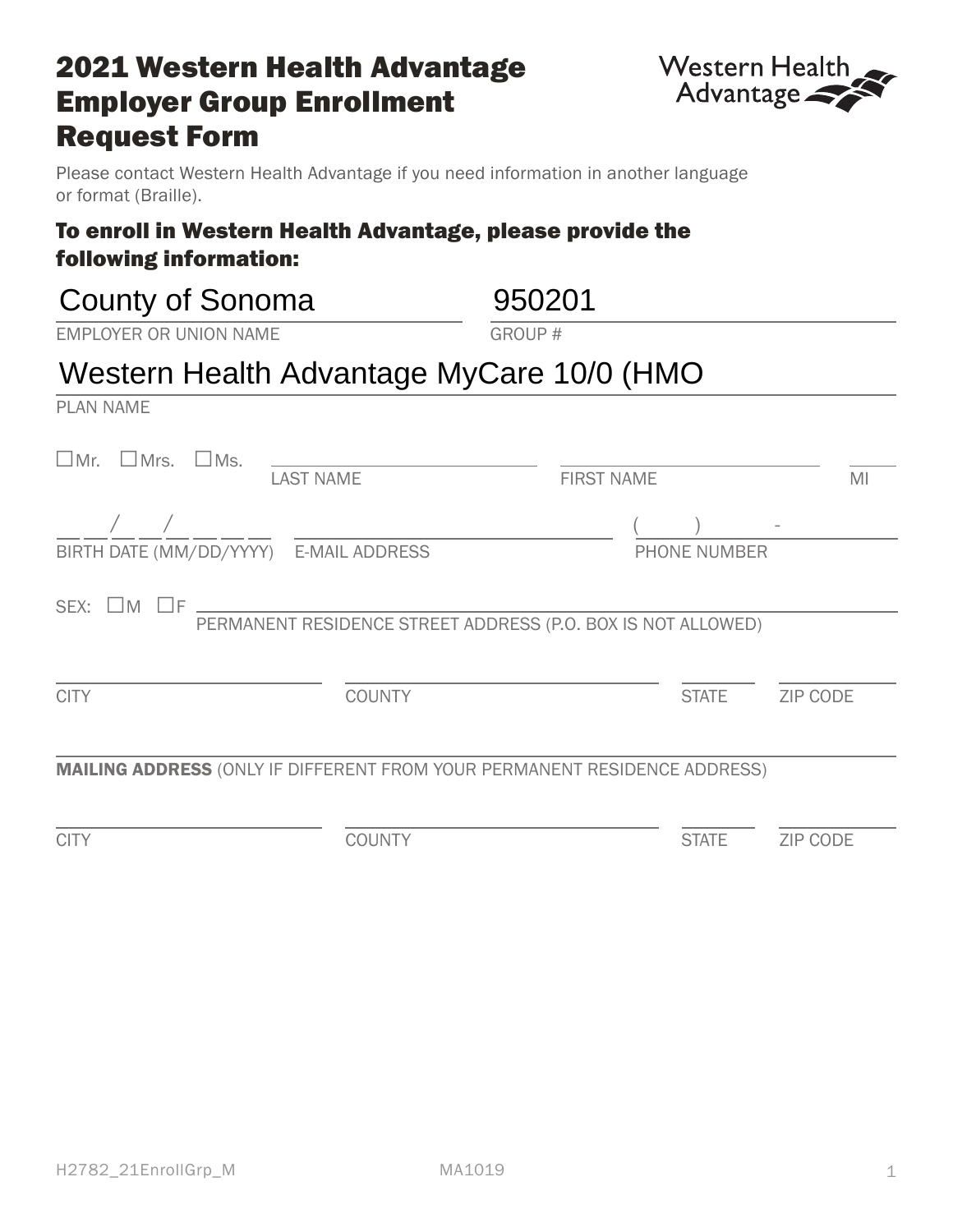### Please Provide Your Medicare Insurance Information

Please take out your red, white and blue Medicare card to complete this section.

+ Fill out this information as it appears on your Medicare card.

-OR-

+ Attach a copy of your Medicare card or your letter from Social Security or the Railroad Retirement Board.

 $\bigwedge$  You must have Medicare Part A and Part B to join a Medicare Advantage plan.

|                          | <b>MEDICARE HEALTH INSURANCE</b>           |
|--------------------------|--------------------------------------------|
|                          | NAME (AS IT APPEARS ON YOUR MEDICARE CARD) |
|                          |                                            |
| <b>MEDICARE NUMBER</b>   |                                            |
| <b>IS ENTITLED TO:</b>   | <b>EFFECTIVE DATE:</b>                     |
| <b>HOSPITAL (PART A)</b> |                                            |
| <b>MEDICAL (PART B)</b>  |                                            |

| O OFFICE USE ONLY                                                |                                                         |                 |                            |                            |  |  |  |
|------------------------------------------------------------------|---------------------------------------------------------|-----------------|----------------------------|----------------------------|--|--|--|
| NAME OF STAFF MEMBER/AGENT/BROKER<br>(IF ASSISTED IN ENROLLMENT) |                                                         |                 | PLAN ID#                   | EFFECTIVE DATE OF COVERAGE |  |  |  |
|                                                                  | $\Box$ ICEP/IEP $\Box$ AEP $\Box$ SEP (type): _________ |                 | $\Box$ Not Eligible $\Box$ | <b>DATE</b>                |  |  |  |
| <b>PBP</b>                                                       | TRAN. CODE                                              | <b>PREMIUMS</b> | GROUP#                     | CONTRACT#                  |  |  |  |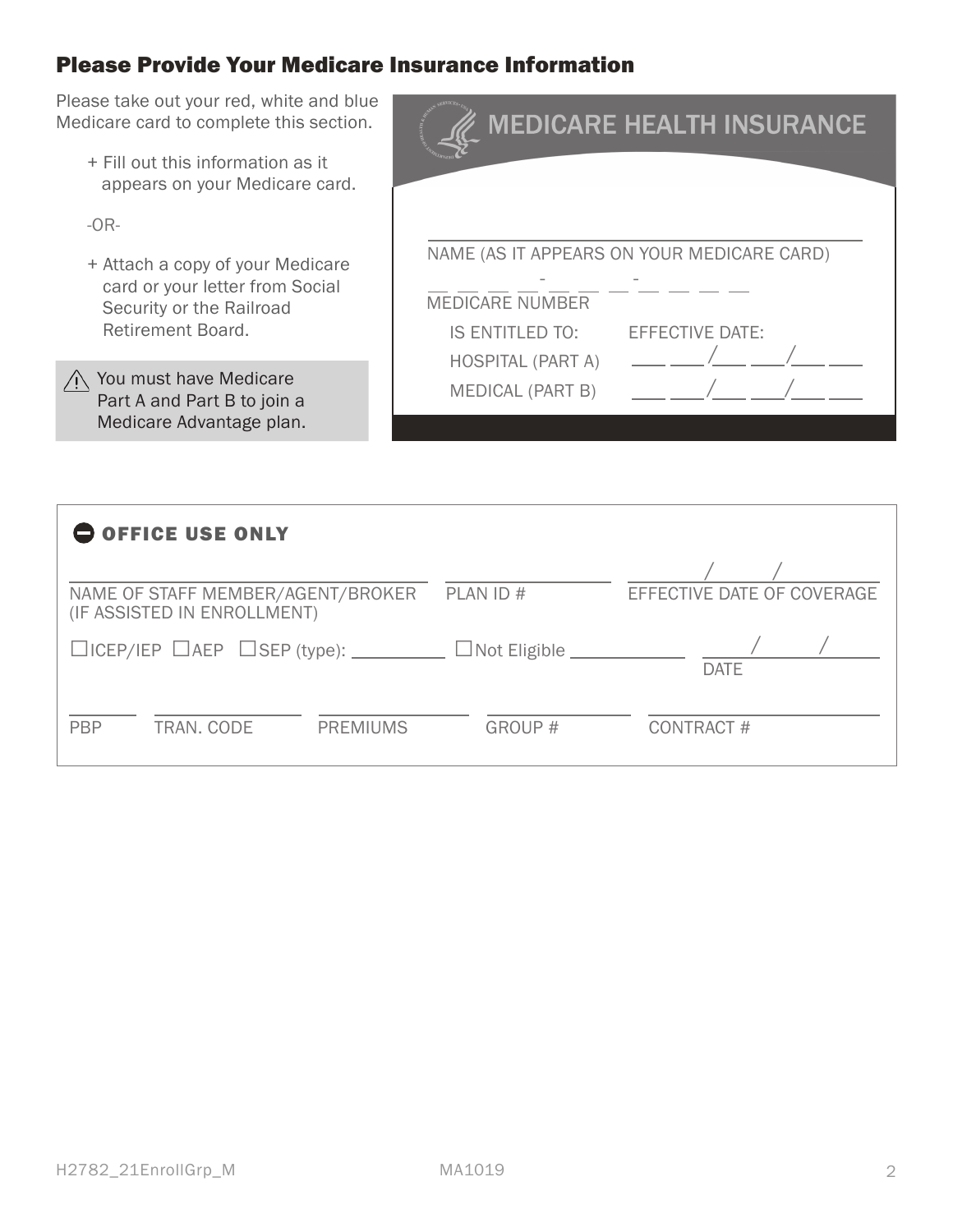## Please Read and Answer These Important Questions

| 1. Are you the retiree? If yes, retirement date:                                                                                                                                                                                                                                                                                                                                           | $\frac{1}{M}\frac{1}{M}\frac{1}{D}\frac{1}{D}\frac{1}{Y}\frac{1}{Y}\frac{1}{Y}\frac{1}{Y}$ |                                                                                                                   | $\Box$ Yes | $\Box$ No |
|--------------------------------------------------------------------------------------------------------------------------------------------------------------------------------------------------------------------------------------------------------------------------------------------------------------------------------------------------------------------------------------------|--------------------------------------------------------------------------------------------|-------------------------------------------------------------------------------------------------------------------|------------|-----------|
| If no, name of retiree: <u>containing</u> the set of the set of the set of the set of the set of the set of the set of the set of the set of the set of the set of the set of the set of the set of the set of the set of the set o                                                                                                                                                        |                                                                                            |                                                                                                                   |            |           |
| 2. Do you or your spouse work?                                                                                                                                                                                                                                                                                                                                                             |                                                                                            |                                                                                                                   | $\Box$ Yes | $\Box$ No |
| 3. Will you have other coverage in addition to Western Health Advantage?<br>Some individuals may have other coverage, including other private insurance,<br>TRICARE, Federal Employee Health Benefits coverage, VA benefits, or State<br>pharmaceutical assistance programs. If "yes," please list your other coverage<br>and your identification (ID) number for this coverage:           |                                                                                            |                                                                                                                   | $\Box$ Yes | l INo     |
| NAME OF OTHER COVERAGE<br><b>GROUP # FOR COVERAGE</b><br>ID # FOR COVERAGE                                                                                                                                                                                                                                                                                                                 |                                                                                            | <b>CHECK ALL</b><br><b>THAT APPLY:</b><br>$\Box$ Medical<br>$\Box$ Vision<br>$\Box$ Dental<br>$\Box$ Prescription |            |           |
| 4. Are you a resident in a long-term care facility, such as a nursing home?<br>If "yes," please provide the following information:                                                                                                                                                                                                                                                         |                                                                                            |                                                                                                                   | $\Box$ Yes | $\Box$ No |
| <b>NAME OF INSTITUTION</b>                                                                                                                                                                                                                                                                                                                                                                 |                                                                                            | PHONE NUMBER OF INSTITUTION                                                                                       |            |           |
| ADDRESS OF INSTITUTION                                                                                                                                                                                                                                                                                                                                                                     |                                                                                            |                                                                                                                   |            |           |
| <b>CITY</b>                                                                                                                                                                                                                                                                                                                                                                                | <b>STATE</b>                                                                               | ZIP                                                                                                               |            |           |
| 5. Please provide the name of a Primary Care Provider (PCP):                                                                                                                                                                                                                                                                                                                               |                                                                                            |                                                                                                                   |            |           |
| <b>PCP NAME</b>                                                                                                                                                                                                                                                                                                                                                                            | OR PCP LOCATION                                                                            | MEDICAL GROUP, CLINIC NAME,                                                                                       |            |           |
| WHA PROVIDER ID NUMBER (OPTIONAL)                                                                                                                                                                                                                                                                                                                                                          |                                                                                            |                                                                                                                   |            |           |
| 6. Are you a current patient of this doctor?                                                                                                                                                                                                                                                                                                                                               | $\Box$ Yes                                                                                 | $\Box$ No                                                                                                         |            |           |
| 7. Do you want us to send your information in Spanish?                                                                                                                                                                                                                                                                                                                                     | $\Box$ Yes                                                                                 | $\Box$ No                                                                                                         |            |           |
| 8. Select one if you want us to send you information in an accessible format.<br>$\Box$ Large print<br>$\Box$ Audio CD<br><b>Braille</b><br>Please contact Western Health Advantage at 888.563.2250 or 916.563.2250 if you need<br>information in an accessible format other than what's listed above. Our office hours are seven<br>days a week, 8 a.m. to 8 p.m. TTY users can call 711. |                                                                                            |                                                                                                                   |            |           |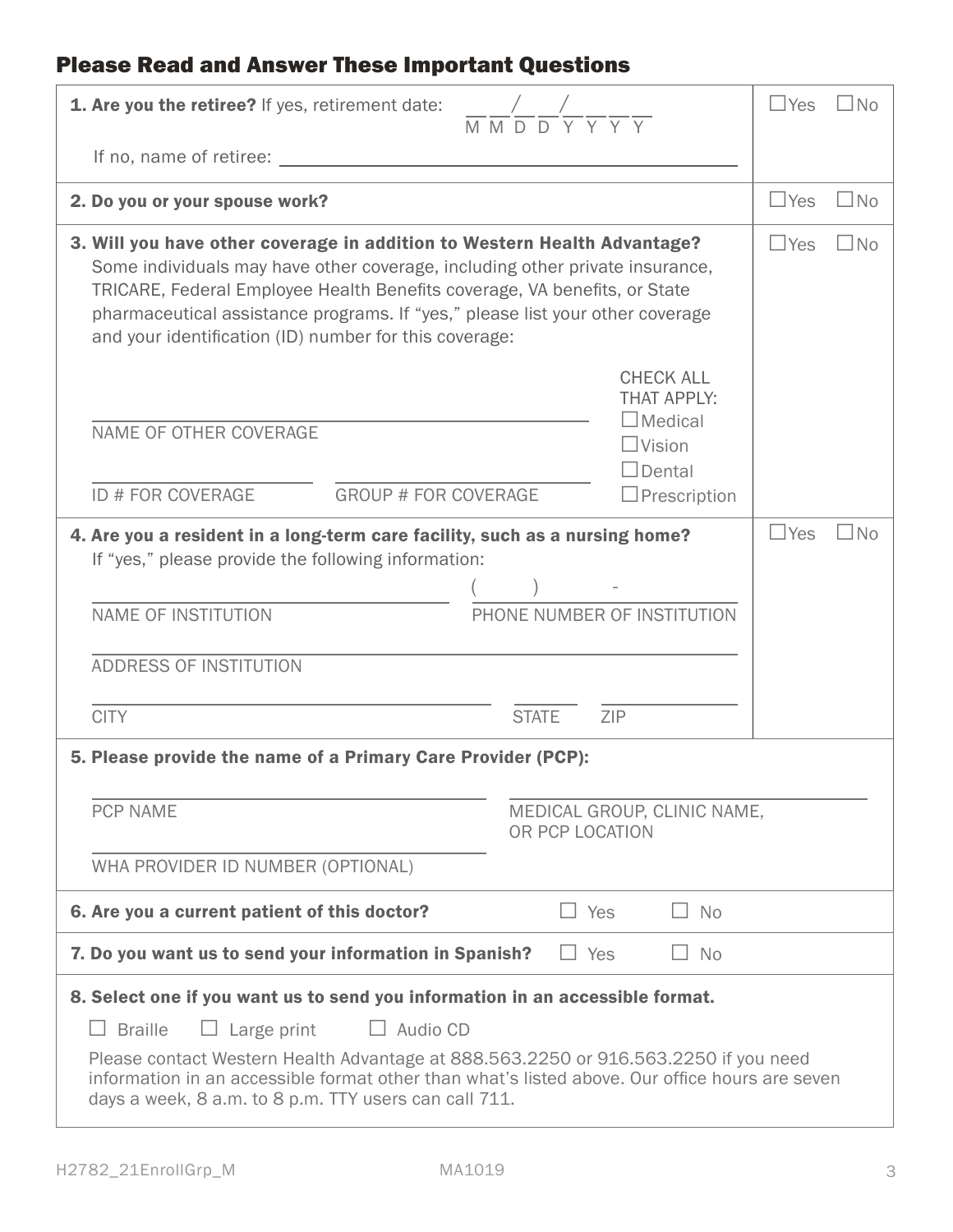### Please Read and Sign Below

#### By completing this enrollment application, I agree to the following:

Western Health Advantage is a Medicare Advantage plan and has a contract with the Federal government. I will need to keep my Medicare Parts A and B. I can only be in one Medicare Advantage plan at a time, and I understand that my enrollment in this plan will automatically end my enrollment in another Medicare health plan or prescription drug plan. It is my responsibility to inform you of any prescription drug coverage that I have or may get in the future. Enrollment in this plan is generally for the entire year. Once I enroll, I may leave this plan or make changes only at certain times of the year if an enrollment period is available (Example: Annual Enrollment Period from October 15 - December 7), or under certain special circumstances.

Western Health Advantage serves a specific service area. If I move out of the area that Western Health Advantage serves, I need to notify the plan so I can disenroll and find a new plan in my new area. Once I am a member of Western Health Advantage, I have the right to appeal plan decisions about payment or services if I disagree. I will read the Evidence of Coverage document from Western Health Advantage when I get it to know which rules I must follow to get coverage with this Medicare Advantage plan. I understand that people with Medicare aren't usually covered under Medicare while out of the country except for limited coverage near the U.S. border.

 emergency or urgently needed services or out-of-area dialysis services. Services authorized by Western I understand that selecting a Western Health Advantage (HMO) plan means that on the date coverage begins, I must get all of my health care from Western Health Advantage network providers, except for Health Advantage and other services contained in my Western Health Advantage Evidence of Coverage document (also known as a member contract or subscriber agreement) will be covered provided plan rules are followed. If plan rules are not followed, NEITHER MEDICARE NOR WESTERN HEALTH ADVANTAGE WILL PAY FOR THE SERVICES.

I understand that if I am getting assistance from a sales agent, broker, or other individual employed by or contracted with Western Health Advantage, he/she may be paid based on my enrollment in Western Health Advantage.

**Release of Information:** By joining this Medicare health plan, I acknowledge that the Medicare health plan will release my information to Medicare and other plans as is necessary for treatment, payment and health care operations. I also acknowledge that Western Health Advantage will release my information including my prescription drug event data to Medicare, who may release it for research and other purposes which follow all applicable Federal statutes and regulations. The information on this enrollment form is correct to the best of my knowledge. I understand that if I intentionally provide false information on this form, I will be disenrolled from the plan.

I understand that my signature (or the signature of the person authorized to act on my behalf under the laws of the State where I live) on this application means that I have read and understand the contents of this application. If signed by an authorized individual (as described above), this signature certifies that: 1) this person is authorized under State law to complete this enrollment and 2) documentation of this authority is available upon request from Medicare.

/ /

**TODAY'S DATE** 

#### **SIGNATURE**